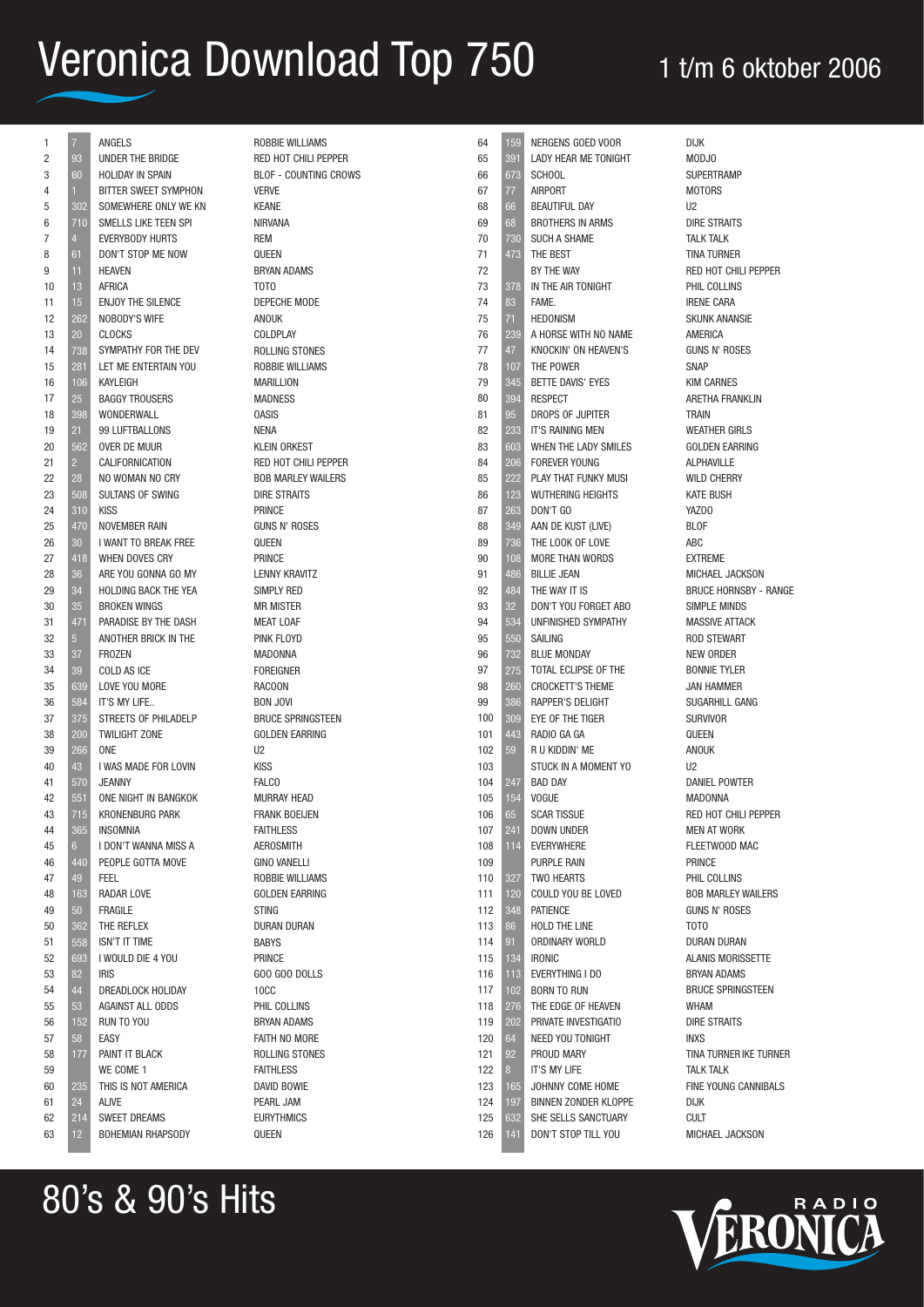| 127        | 236             | SANCTIFY YOURSELF                     |
|------------|-----------------|---------------------------------------|
| 128        | 282             | MOONLIGHT SHADOW                      |
| 129        | 346             | SPEED OF SOUND                        |
| 130        | 703             | <b>MR. BLUE SKY</b>                   |
| 131        | 719             | <b>BEAUTIFUL GOODBYE</b>              |
| 132        |                 | SOMEBODY TO LOVE                      |
| 133        | 619             | I'D LIE FOR YOU                       |
| 134        | 464             | TRUE                                  |
| 135        |                 | ONE OF US                             |
| 136        | 374             | LIVIN' ON A PRAYER                    |
| 137        | 17              | ANGIE                                 |
| 138        | 360             | THERE MUST BE AN ANG                  |
| 139        | 129             | ANGEL OF HARLEM                       |
| 140        | 87              | <b>DANSEN AAN ZEE</b>                 |
| 141        | 148             | I CAN'T DANCE                         |
| 142        | 125             | <b>GIVE A LITTLE BIT</b>              |
| 143        |                 | <b>HEY LITTLE GIRL</b>                |
| 144        | 84              | STILL GOT THE BLUES                   |
| 145        | 115             | I GOT YOU BABE                        |
| 146        | 335             | <b>ZOMBIE</b>                         |
| 147        | 155             | DON'T STAND SO CLOSE                  |
| 148        | 162             | <b>HEROES</b>                         |
| 149        | 167             | <b>DON'T STOP</b>                     |
| 150        | 156             | SIGN O THE TIMES                      |
| 151        | 128             | <b>BELGIE</b>                         |
| 152        | 195             | <b>BURNING HEART.</b>                 |
| 153        | 659             | IT'S THE FIRST TIME                   |
| 154        | 3               | GIRL                                  |
| 155        | 330             | STIR IT UP                            |
| 156        | 361             | YOUR LATEST TRICK                     |
| 157        | 130             | PAPA DON'T PREACH                     |
| 158        | 336             | <b>MONEY</b>                          |
| 159        | 231             | ALL CRIED OUT                         |
| 160        | 301             | <b>RUNNING IN THE FAMIL</b>           |
| 161        | 85              | <b>PINK</b>                           |
| 162        | 474             | <b>LOST IN MUSIC</b>                  |
| 163        | 142             | A KIND OF MAGIC                       |
| 164        | 166             | DON'T GIVE UP                         |
| 165        | 641             | ROSANNA                               |
| 166        | 718             | YOU OUGHTA KNOW                       |
| 167        | 119             | <b>DON'T SPEAK</b>                    |
| 168        | 238             | <b>DON'T CRY</b>                      |
| 169        | 246             | OFF THE WALL                          |
| 170        | $\frac{1}{297}$ | SWEET HOME ALABAMA                    |
| 171        | 240             | PROMISED YOU A MIRAC                  |
| 172        | 38              | THE UNFORGETTABLE FI                  |
| 173        | 183             | YOU'LL BE IN MY HEAR                  |
| 174        | 265             | WALK LIKE AN EGYPTIA                  |
| 175        | 136             | DANCING IN THE STREE                  |
| 176        | 600             | WHY.                                  |
| 177        | 626             | <b>JUMP</b>                           |
| 178        | 590             | THIS LOVE                             |
|            | 722             | <b>RUSSIANS</b>                       |
| 179<br>180 | 192             | DON'T BRING ME DOWN                   |
| 181        |                 | NEVER TEAR US APART                   |
|            | 428             | SAVE A PRAYER                         |
| 182<br>183 | 174             | GO YOUR OWN WAY                       |
|            | 138             | <b>MAG HET LICHT UIT</b>              |
| 184        | 565             |                                       |
| 185        | 204             | <b>LOSING MY RELIGION</b>             |
| 186        | 545             | KEEP ON LOVING YOU<br>IN THE ARMY NOW |
| 187        |                 | <b>GOODBYE STRANGER</b>               |
| 188<br>189 | 437<br>432      | I OVE HURTS                           |
|            |                 |                                       |

80's & 90's Hits

432 LOVE HURTS

NAZARETH

| SIMPLE MINDS                  |  |
|-------------------------------|--|
| MIKE OLDFIELD - MAGGIE REILLY |  |
| <b>COLDPLAY</b>               |  |
| ELECTRIC LIGHT ORCHE          |  |
| <b>AMANDA MARSHALL</b>        |  |
| QUEEN                         |  |
| <b>MEAT LOAF</b>              |  |
| SPANDAU BALLET                |  |
| <b>JOAN OSBORNE</b>           |  |
| <b>BON JOVI</b>               |  |
| ROLLING STONES                |  |
| <b>EURYTHMICS</b>             |  |
| U <sub>2</sub>                |  |
| <b>BLOF</b>                   |  |
| <b>GENESIS</b>                |  |
| <b>SUPERTRAMP</b>             |  |
| <b>ICEHOUSE</b>               |  |
| <b>GARY MOORE</b>             |  |
| <b>UB40 - CHRISSIE HYNDE</b>  |  |
| <b>CRANBERRIES</b>            |  |
| POLICE                        |  |
| <b>DAVID BOWIE</b>            |  |
| FLEETWOOD MAC                 |  |
| PRINCE                        |  |
| <b>GOEDE DOEL</b>             |  |
| <b>SURVIVOR</b>               |  |
| <b>LOIS LANE</b>              |  |
| <b>ANOUK</b>                  |  |
| <b>BOB MARLEY</b>             |  |
| <b>DIRE STRAITS</b>           |  |
| <b>MADONNA</b>                |  |
| PINK FLOYD                    |  |
| <b>ALISON MOYET</b>           |  |
| LEVEL 42                      |  |
| <b>AEROSMITH</b>              |  |
| <b>SISTER SLEDGE</b>          |  |
| QUEEN                         |  |
| PETER GABRIEL - KATE BUSH     |  |
| TOTO                          |  |
| <b>ALANIS MORISSETTE</b>      |  |
| NO DOUBT                      |  |
| <b>GUNS N' ROSES</b>          |  |
| MICHAEL JACKSON               |  |
| LYNYRD SKYNYRD                |  |
| <b>SIMPLE MINDS</b>           |  |
| U <sub>2</sub>                |  |
| PHIL COLLINS                  |  |
| <b>BANGLES</b>                |  |
| MICK JAGGER - DAVID BOWIE     |  |
| <b>ANNIE LENNOX</b>           |  |
| <b>VAN HALEN</b>              |  |
| MAROON 5                      |  |
| <b>STING</b>                  |  |
| <b>ELECTRIC LIGHT ORCHE</b>   |  |
| <b>INXS</b>                   |  |
| <b>DURAN DURAN</b>            |  |
| FLEETWOOD MAC                 |  |
| <b>DIJK</b>                   |  |
| REM                           |  |
| REO SPEEDWAGON                |  |
| STATUS QUO                    |  |
| <b>SUPERTRAMP</b>             |  |

| 190 | 73              | LA ISLA BONITA              |
|-----|-----------------|-----------------------------|
|     |                 |                             |
| 191 | 592             | I'M NOT SO TOUGH            |
| 192 | 221             | THE RIVER                   |
| 193 | 230             | HIER                        |
| 194 | 27              | <b>KILLER QUEEN</b>         |
| 195 | 144             | PRIVATE DANCER              |
| 196 | 191             | IT'S SO HARD                |
| 197 | 321             | ROCK DJ                     |
| 198 | 81              | STILL LOVING YOU            |
| 199 | 726             | <b>JAMMING</b>              |
|     |                 | A FOREST                    |
| 200 | 171             |                             |
| 201 |                 | PAMELA                      |
| 202 |                 | KIDS IN AMERICA             |
| 203 |                 | LEFT OUTSIDE ALONE          |
| 204 | 371             | CRYING                      |
| 205 | 170             | <b>FOREVER BLUE</b>         |
| 206 | 652             | <b>MAMA</b>                 |
| 207 | 101             | CAN'T STAND LOSING Y        |
| 208 | 381             | <b>HAPPY BIRTHDAY</b>       |
| 209 | 342             | <b>WALK OF LIFE</b>         |
| 210 |                 | <b>MODERN LOVE</b>          |
|     | 175             |                             |
| 211 | 146             | <b>ALONE</b>                |
| 212 | 419             | <b>WHAT A FOOL BELIEVES</b> |
| 213 | 662             | YEAR OF THE CAT             |
| 214 | 479             | LIKE THE WAY I DO           |
| 215 | 299             | SUSPICIOUS MINDS            |
| 216 | 616             | LIVE AND LET DIE            |
| 217 | 225             | <b>TUBULAR BELLS</b>        |
| 218 | 430             | SOLSBURY HILL               |
| 219 | 461             | WITH A LITTLE HELP F        |
| 220 | 168             | ONLY WHEN YOU LEAVE         |
| 221 |                 | KISS FROM A ROSE            |
|     | 176             |                             |
| 222 | 213             | OH PRETTY WOMAN             |
| 223 | 181             | FREEDOM.                    |
| 224 | 400             | THE POWER OF GOOD-BY        |
| 225 | 500             | <b>LITTLE LIES</b>          |
| 226 | 591             | <b>VERTIGO</b>              |
| 227 | 229             | <b>EASY</b>                 |
| 228 | 252             | JUST CAN'T GET ENOUG        |
| 229 | 740             | THE SHOW MUST GO ON         |
| 230 | 533             | PLEASE DON'T MAKE ME        |
| 231 | 572             | <b>WILD BOYS</b>            |
|     |                 |                             |
| 232 | 317             | <b>SAVE TONIGHT</b>         |
| 233 | 358             | <b>MANNISH BOY</b>          |
| 234 | 683             | MY FAVOURITE GAME           |
| 235 | 666             | <b>VRIENDSCHAP</b>          |
| 236 | 340             | ORIGINAL SIN                |
| 237 | 215             | MMM MMM MMM MMM             |
| 238 | 79              | <b>BACK TO LIFE</b>         |
| 239 | 543             | RIDERS ON THE STORM         |
| 240 | 530             | LAND OF CONFUSION           |
| 241 | 447             | EVERY BREATH YOU TAK        |
| 242 | 509             | LE FREAK                    |
|     |                 |                             |
| 243 | 118             | TWIST IN MY SOBRIETY        |
| 244 | 454             | PAPA WAS A ROLLING S        |
| 245 | 179             | HARDER DAN IK HEBBEN        |
| 246 | 618             | LOVE IS A STRANGER          |
| 247 | 116             | A TOWN CALLED MALICE        |
| 248 | 111             | <b>SWEET SIXTEEN</b>        |
| 249 | 312             | <b>SUPERSTITIOUS</b>        |
| 250 | 147             | EVERYBODY WANTS TO R        |
| 251 | 422             | ANYPLACE ANYWHERE AN        |
| 252 | $\overline{46}$ | IS SHE REALLY GOING         |
|     |                 |                             |

MADONNA ILSE DELANGE BRUCE SPRINGSTEEN BLOF **QUEEN** TINA TURNER ANOUK ROBBIE WILLIAMS SCORPIONS BOB MARLEY CURE TOTO KIM WILDE ANASTACIA AEROSMITH LITTLE RIVER BAND GENESIS POLICE STEVIE WONDER DIRE STRAITS DAVID BOWIE HEART DOOBIE BROTHERS AL STEWART MELISSA ETHERIDGE FINE YOUNG CANNIBALS GUNS N' ROSES MIKE OLDFIELD PETER GABRIEL JOE COCKER SPANDAU BALLET SEAL GARY MOOREALBERT KING WHAM MADONNA FLEETWOOD MAC U2 COMMODORES DEPECHE MODE QUEEN UB40 DURAN DURAN EAGLE EYE CHERRY MUDDY WATERS CARDIGANS GOEDE DOEL INXS CRASH TEST DUMMIES SOUL II SOUL DOORS GENESIS POLICE CHIC TANITA TIKARAM **TEMPTATIONS** BLOF EURYTHMICS JAM BILLY IDOL EUROPE TEARS FOR FEARS NENA KIM WILDE JOE JACKSON

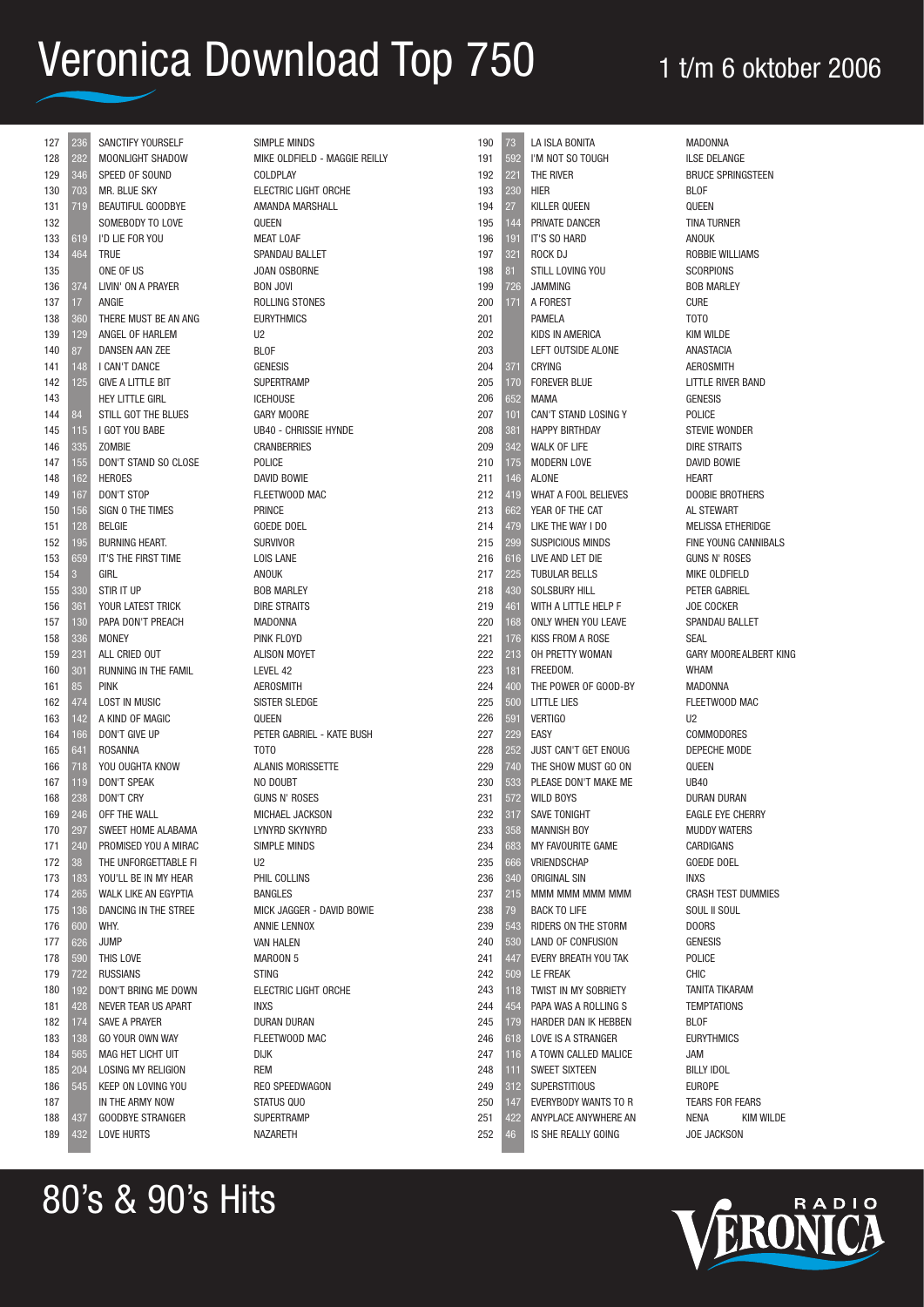| 253 | 131 | WAKE ME UP BEFORE YO                                | <b>WHAM</b>              | 316        | 407         | AMAZING                     | <b>AEROSMITH</b>                     |
|-----|-----|-----------------------------------------------------|--------------------------|------------|-------------|-----------------------------|--------------------------------------|
| 254 | 78  | <b>KISS ME</b>                                      | SIXPENCE NON THE RIC     | 317        | 271         | ENGLISHMAN IN NEW YO        | <b>STING</b>                         |
| 255 | 694 | LET'S DANCE                                         | DAVID BOWIE              | 318        | 582         | <b>SEPTEMBER</b>            | EARTH WIND & FIRE                    |
| 256 | 379 | LONG BLOND ANIMAL                                   | GOLDEN EARRING           | 319        | 674         | TEARS IN HEAVEN             | <b>ERIC CLAPTON</b>                  |
| 257 | 143 | COME ON EILEEN                                      | DEXY'S MIDNIGHT RUNN     | 320        | 628         | <b>OLD TOWN</b>             | PHIL LYNOTT                          |
| 258 | 328 | WITH OR WITHOUT YOU                                 | U <sub>2</sub>           | 321        | 498         | <b>CARELESS WHISPER</b>     | <b>GEORGE MICHAEL</b>                |
| 259 | 182 | HAND IN MY POCKET                                   | <b>ALANIS MORISSETTE</b> | 322        | 384         | SOME LIKE IT HOT            | POWERSTATION                         |
| 260 |     | HOLIDAY                                             | <b>MADONNA</b>           | 323        | 425         | YOU CAN LEAVE YOUR H        | <b>JOE COCKER</b>                    |
| 261 | 150 | AVALON                                              | <b>ROXY MUSIC</b>        | 324        | 303         | ALL I WANT IS YOU           | U <sub>2</sub>                       |
| 262 | 411 | I ALONE                                             | <b>LIVE</b>              | 325        | 122         | HEAVEN MUST BE MISSI        | <b>TAVARES</b>                       |
| 263 | 300 | <b>EMBARRESSMENT</b>                                | <b>MADNESS</b>           | 326        | 217         | SATURDAY NIGHT              | <b>HERMAN BROOD</b>                  |
| 264 | 529 | TINSELTOWN IN THE RA                                | <b>BLUE NILE</b>         | 327        |             | SAVE ME                     | QUEEN                                |
| 265 | 187 | CRAZY LITTLE THING C                                | QUEEN                    | 328        | 51          | THE REASON                  | <b>HOOBASTANK</b>                    |
| 266 | 531 | SIGN YOUR NAME                                      | TERENCE TRENT D'ARBY     | 329        |             | <b>JOYRIDE</b>              | ROXETTE                              |
|     | 617 | START ME UP                                         | ROLLING STONES           | 330        |             | U CAN'T TOUCH THIS          | <b>MC HAMMER</b>                     |
| 267 | 546 | <b>SARA</b>                                         |                          | 331        | 329         |                             |                                      |
| 268 |     |                                                     | FLEETWOOD MAC            |            | 414         | OLD AND WISE                | ALAN PARSONS PROJECT                 |
| 269 | 316 | ALL NIGHT LONG                                      | LIONEL RICHIE            | 332        | 19          | NO SON OF MINE              | <b>GENESIS</b>                       |
| 270 | 205 | JESUS HE KNOWS ME                                   | <b>GENESIS</b>           | 333        | 566         | <b>NEW FRONTIER</b>         | DONALD FAGEN                         |
| 271 | 110 | <b>DENIS</b>                                        | <b>BLONDIE</b>           | 334        | 26          | <b>KARMA CHAMELEON</b>      | <b>CULTURE CLUB</b>                  |
| 272 | 376 | PEOPLE ARE PEOPLE                                   | DEPECHE MODE             | 335        | 468         | DAMN THOSE EYES             | <b>KANE</b>                          |
| 273 | 161 | I FEEL FOR YOU                                      | <b>CHAKA KHAN</b>        | 336        |             | LIKE A VIRGIN               | MADONNA                              |
| 274 | 290 | HOW YOU REMIND ME                                   | <b>NICKELBACK</b>        | 337        | 499         | I WANT TO KNOW WHAT         | <b>FOREIGNER</b>                     |
| 275 | 208 | <b>GOLDEN BROWN</b>                                 | <b>STRANGLERS</b>        | 338        | 198         | IT'S LIKE THAT              | RUN DMC - JASON NEVINS               |
| 276 | 259 | <b>LIGHT MY FIRE</b>                                | <b>DOORS</b>             | 339        | 97          | RIDE LIKE THE WIND          | CHRISTOPHER CROSS - MICHAEL MCDONALD |
| 277 | 574 | TI SENTO                                            | <b>MATIA BAZAR</b>       | 340        | 727         | TAKE THE LONG WAY HO        | <b>SUPERTRAMP</b>                    |
| 278 |     | THE JOKER                                           | STEVE MILLER BAND        | 341        | 478         | WHAT'S LOVE GOT TO D        | <b>TINA TURNER</b>                   |
| 279 | 127 | <b>MANEATER</b>                                     | <b>HALL AND OATES</b>    | 342        | 685         | SPIRITS IN A MATERIA        | POLICE                               |
| 280 | 261 | ALWAYS ON THE RUN                                   | LENNY KRAVITZ            | 343        | 353         | YOU CAN CALL ME AL          | PAUL SIMON                           |
| 281 | 264 | WONDERFUL TONIGHT                                   | ERIC CLAPTON             | 344        | 62          | SWEET CHILD OF MINE         | GUNS N' ROSES                        |
| 282 | 70  | THE LOOK                                            | ROXETTE                  | 345        | 593         | SEXUAL HEALING              | <b>MARVIN GAYE</b>                   |
| 283 | 442 | <b>OTHERSIDE</b>                                    | RED HOT CHILI PEPPER     | 346        | 251         | EVERYTIME I THINK OF        | <b>BABYS</b>                         |
| 284 | 173 | HOT STUFF                                           | DONNA SUMMER             | 347        | 132         | MONEY FOR NOTHING           | <b>DIRE STRAITS</b>                  |
| 285 | 368 | IK KAN HET NIET ALLE                                | <b>DIJK</b>              | 348        | 575         | SOMETHING ABOUT YOU         | LEVEL 42                             |
| 286 | 667 | LIVIN' THING                                        | ELECTRIC LIGHT ORCHE     | 349        | 352         | I'LL BE MISSING YOU         | PUFF DADDY FAITH EVANS               |
| 287 | 304 | WALK ON THE WILD SID                                | LOU REED                 | 350        |             | THIS IS THE LAST TIM        | <b>KEANE</b>                         |
| 288 |     | WANNA BE STARTIN' SO                                | MICHAEL JACKSON          | 351        | 243         | <b>MAJOR TOM</b>            | PETER SCHILLING                      |
| 289 | 248 | <b>BABE</b>                                         | <b>STYX</b>              | 352        | 465         | CHILD IN TIME               | <b>DEEP PURPLE</b>                   |
| 290 |     | SITTING DOWN HERE                                   | <b>LENE MARLIN</b>       | 353        | 344         | CHILDREN                    | <b>ROBERT MILES</b>                  |
| 291 | 314 | <b>ALWAYS</b>                                       | <b>BON JOVI</b>          | 354        |             | RIGHT BETWEEN THE EY        | <b>WAX</b>                           |
| 292 | 89  | I FEEL GOOD                                         | <b>JAMES BROWN</b>       | 355        | 644         | <b>MYSTERIOUS WAYS</b>      | U <sub>2</sub>                       |
| 293 | 450 | PRIDE (IN THE NAME O                                | U <sub>2</sub>           | 356        | 332         | THE WAY TO YOUR HEAR        | <b>SOULSISTER</b>                    |
| 294 | 105 | HUNTING HIGH AND LOW                                | A-HA                     | 357        | 492         | <b>FANTASY</b>              | EARTH WIND & FIRE                    |
| 295 | 283 | 1999                                                | PRINCE                   | 358        |             | I WANT IT ALL               | QUEEN                                |
| 296 |     | HEAVEN FOR EVERYONE                                 | QUEEN                    | 359        | 74          | SAY WHAT YOU WANT           | <b>TEXAS</b>                         |
| 297 | 69  | IRGENDWIE IRGENDWO I                                | <b>NENA</b>              | 360        | 416         | <b>SUSSUDIO</b>             | PHIL COLLINS                         |
| 298 | 424 | LOLA                                                | <b>KINKS</b>             | 361        |             | I WOULD STAY                | <b>KREZIP</b>                        |
| 299 | 459 | MR. JONES                                           | <b>COUNTING CROWS</b>    | 362        | 164         | NOW THAT WE FOUND LO        | THIRD WORLD                          |
| 300 | 234 | YOU'RE THE FIRST THE                                | <b>BARRY WHITE</b>       | 363        | 700         | <b>SUPREME</b>              | ROBBIE WILLIAMS                      |
| 301 |     | EVERYBODY'S CHANGING                                | KEANE                    | 364        | 272         | LIEFS UIT LONDEN            | <b>BLOF</b>                          |
| 302 | 541 | YOU CAN'T HURRY LOVE                                | PHIL COLLINS             | 365        |             | <b>DISAPPEAR</b>            | <b>INXS</b>                          |
| 303 | 364 | THE FINAL COUNTDOWN                                 | <b>EUROPE</b>            | 366        | 578         | L'UOMO DELL'ARMONICA        | <b>ENNIO MORRICONE</b>               |
| 304 | 194 | THE RIDDLE                                          | NIK KERSHAW              | 367        | 519         | <b>INTO TEMPTATION</b>      | CROWDED HOUSE                        |
| 305 | 456 | AS LONG AS YOU FOLLO                                | FLEETWOOD MAC            | 368        | 495         | SOME KIND OF WONDERF        | <b>GRAND FUNK RAILROAD</b>           |
| 306 |     | LOVEFOOL                                            | CARDIGANS                | 369        | 341         | <b>FLASHDANCE WHAT A FE</b> | <b>IRENE CARA</b>                    |
|     | 413 |                                                     |                          |            |             |                             |                                      |
| 307 | 244 | (I'LL NEVER BE) MARI<br><b>BRIDGE TO YOUR HEART</b> | SANDRA                   | 370<br>371 | 135<br>487  | THE WORKER                  | <b>FISHER Z</b><br>STATUS QUO        |
| 308 | 104 |                                                     | <b>WAX</b>               |            |             | WHATEVER YOU WANT           |                                      |
| 309 | 625 | <b>MICHEL</b>                                       | ANOUK                    | 372        | 549         | SHOUT TO THE TOP            | STYLE COUNCIL - JAM                  |
| 310 | 427 | LIFE'S WHAT YOU MAKE                                | <b>TALK TALK</b>         | 373        | 605         | WE ARE FAMILY               | SISTER SLEDGE                        |
| 311 | 690 | ROCK ME AMADEUS                                     | <b>FALCO</b>             | 374        | 334         | HERE WITHOUT YOU            | 3 DOORS DOWN                         |
| 312 | 463 | I'M SO EXCITED                                      | POINTER SISTERS          | 375        | 649         | THESE DREAMS                | HEART                                |
| 313 | 109 | I JUST DIED IN YOUR                                 | <b>CUTTING CREW</b>      | 376        | $9^{\circ}$ | <b>WHAT'S THE FREQUENCY</b> | <b>REM</b>                           |
| 314 | 295 | MA CHE BELLO QUESTO                                 | EROS RAMAZZOTTI          | 377        | 356         | SOUND AND VISION            | DAVID BOWIE                          |
| 315 |     | ALL I WANNA DO                                      | SHERYL CROW              | 378        | 423         | 7 SECONDS                   | YOUSSOU N'DOUR - NENEH CHERRY        |
|     |     |                                                     |                          |            |             |                             |                                      |

### 80's & 90's Hits

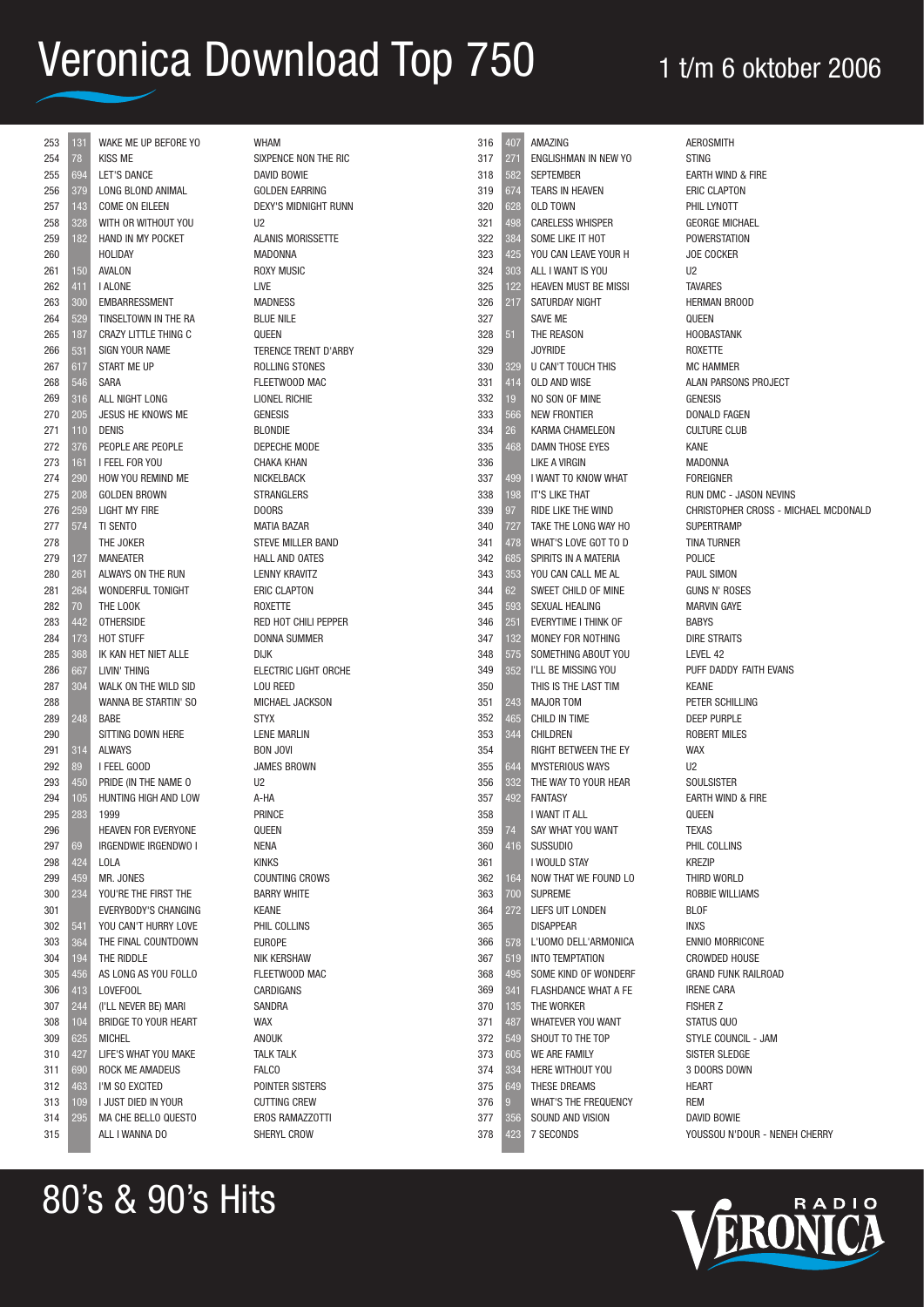| 379        | 402             | <b>LISTEN TO THE MUSIC</b>            | <b>DOOBIE BROTHERS</b>             |
|------------|-----------------|---------------------------------------|------------------------------------|
| 380        | 451             | <b>HIGHER LOVE</b>                    | STEVE WINWOOD                      |
| 381        | 433             | <b>DRIVE</b>                          | <b>CARS</b>                        |
| 382        | 682             | I'M YOUR MAN                          | <b>WHAM</b>                        |
| 383        | 403             | DE DO DO DO DE DA DA                  | POLICE                             |
| 384        | 520             | MASTER BLASTER (JAMM                  | <b>STEVIE WONDER</b>               |
| 385        | 660             | YOU'RE MY BEST FRIEN                  | QUEEN                              |
| 386        | 33              | <b>PARADIJS</b>                       | <b>FRANK BOEIJEN</b>               |
| 387        | 351             | FUTURE LOVE PARADISE                  | <b>SEAL</b>                        |
| 388        | 308             | <b>BORDERLINE</b>                     | <b>MADONNA</b>                     |
| 389        | 679             | <b>TROUBLE</b>                        | <b>COLDPLAY</b>                    |
| 390        | 405             | FOOD FOR THOUGHT                      | <b>UB40</b>                        |
| 391        | 748             | WHERE THE STREETS HA                  | U2                                 |
| 392        | 412             | TAKE ON ME                            | A-HA                               |
| 393        | 661             | SMOOTH OPERATOR                       | SADE                               |
| 394        | 561             | LOVE IN AN ELEVATOR                   | AEROSMITH                          |
| 395        | 469             | CAN WE STILL BE FRIE                  | ROBERT PALMER                      |
| 396        | 395             | <b>NIGHTSHIFT</b>                     | <b>COMMODORES</b>                  |
| 397        | 172             | I'D DO ANYTHING FOR                   | <b>MEAT LOAF</b>                   |
| 398        | 635             | RAIN DOWN ON ME                       | <b>KANE</b>                        |
| 399        | 112             | WHEN THE HEARTACHE I                  | <b>TINA TURNER</b>                 |
| 400        | 157             | THE LOGICAL SONG                      | <b>SUPERTRAMP</b>                  |
| 401        |                 | ZWIJGEN                               | GOEDE DOEL                         |
| 402        | 496             | SLAVE TO LOVE                         | <b>BRYAN FERRY</b>                 |
| 403        | 497             | DANCING IN THE DARK                   | <b>BRUCE SPRINGSTEEN</b>           |
| 404        | 209             | <b>PORCELAIN</b>                      | MOBY                               |
| 405        | 103             | YOU KEEP ME HANGING                   | <b>KIM WILDE</b>                   |
| 406        | 291             | <b>WORDS</b>                          | <b>CHRISTIANS</b>                  |
| 407        | 410             | HET REGENT ZONNESTRA                  | ACDA EN DE MUNNIK                  |
| 408<br>409 | 651             | LOVE REARS IT'S UGLY                  | LIVING COLOUR                      |
| 410        | 476             | FOLLOW YOU FOLLOW ME<br><b>MANIAC</b> | <b>GENESIS</b><br>MICHAEL SEMBELLO |
| 411        |                 | <b>TWO PRINCES</b>                    | SPIN DOCTORS                       |
| 412        | 573             | I CAN'T GO FOR THAT                   | <b>HALL AND OATES</b>              |
| 413        | 220             | MACARTHUR PARK                        | <b>DONNA SUMMER</b>                |
| 414        | 444             | WHO WANTS TO LIVE FO                  | QUEEN                              |
| 415        | 284             | A VIEW TO A KILL                      | DURAN DURAN                        |
| 416        | 523             | THE DEVIL MADE ME DO                  | GOLDEN EARRING                     |
| 417        | 528             | SLAVE TO THE RHYTHM                   | <b>GRACE JONES</b>                 |
| 418        | 145             | THE DOLPHINS CRY                      | <b>LIVE</b>                        |
| 419        | 467             | <b>BIG YELLOW TAXI</b>                | COUNTING CROWS - VANESSA CARLTON   |
| 420        | 373             | EYES WITHOUT A FACE                   | <b>BILLY IDOL</b>                  |
| 421        | 735             | <b>OUR HOUSE</b>                      | <b>MADNESS</b>                     |
| 422        | 137             | LAYLA                                 | <b>ERIC CLAPTON</b>                |
| 423        | 482             | AMERICAN WOMAN                        | LENNY KRAVITZ                      |
| 424        | 420             | DREAMS                                | FLEETWOOD MAC                      |
| 425        | 741             | TRUE COLORS                           | <b>CYNDI LAUPER</b>                |
| 426        | 245             | RUNNING WITH THE NIG                  | LIONEL RICHIE                      |
| 427        | 80 <sup>°</sup> | LOVE HER MADLY                        | <b>DOORS</b>                       |
| 428        | 494             | ALMOST HEAR YOU SIGH                  | ROLLING STONES                     |
| 429        | 488             | DANSEN OP DE VULKAAN                  | <b>DIJK</b>                        |
| 430        | 287             | <b>BEAT IT</b>                        | <b>MICHAEL JACKSON</b>             |
| 431        | 745             | PERFECT DAY                           | LOU REED                           |
| 432        | 41              | TURN TO STONE                         | ELECTRIC LIGHT ORCHE               |
| 433        | 292             | WOULDN'T IT BE GOOD                   | NIK KERSHAW                        |
| 434        | 485             | DUM DUM GIRL                          | <b>TALK TALK</b>                   |
| 435        | 692             | RASPBERRY BERET                       | PRINCE                             |
| 436        | 31              | <b>SACRIFICE</b>                      | ANOUK                              |
| 437        | 658             | <b>WHO'S THAT GIRL</b>                | <b>EURYTHMICS</b>                  |
| 438        | 448             | YOU GIVE LOVE A BAD                   | <b>BON JOVI</b>                    |
| 439        |                 | IT'S MY LIFE.                         | DR ALBAN                           |
| 440        | 333             | COSE DELLA VITA                       | EROS RAMAZZOTTI - TINA TURNER      |
| 441        | 293             | <b>BRASS IN POCKET</b>                | <b>PRETENDERS</b>                  |
|            |                 |                                       |                                    |

| 442        | 45         | <b>INNUENDO</b>                            |                | QUEEN                   |
|------------|------------|--------------------------------------------|----------------|-------------------------|
| 443        | 199        | <b>SUPERSTITION</b>                        |                | <b>STEVIE</b>           |
| 444        | 160        | CITY OF BLINDING LIG                       | U <sub>2</sub> |                         |
| 445        | 139        | SPACE ODDITY                               |                | DAVID                   |
| 446        | 377        | CRAZY                                      | SEAL           |                         |
| 447        | 601        | LONG TRAIN RUNNING                         |                | <b>DOOBII</b>           |
| 448        | 359        | <b>LADY WRITER</b>                         |                | DIRE S                  |
| 449        | 331        | A GROOVY KIND OF LOV                       |                | PHIL C                  |
| 450        | 185        | PARADISE CITY                              |                | <b>GUNS I</b>           |
| 451        | 94         | <b>LIKE A PRAYER</b>                       |                | <b>MADO</b>             |
| 452        | 555        | UNCHAIN MY HEART                           |                | JOE CO                  |
| 453        | 255        | DREAM ON                                   |                | <b>AEROS</b>            |
| 454        |            | <b>EVERYTHING SHE WANTS</b>                |                | <b>WHAM</b>             |
| 455        | 580        | IF I EVER LOSE MY FA                       |                | <b>STING</b>            |
| 456        | 277        | DO YOU REALLY WANT T                       |                | <b>CULTUR</b>           |
| 457<br>458 | 453        | I WILL KEEP MY HEAD<br>TAKE A CHANCE ON ME | KANE           | ABBA                    |
| 459        | 325        | LET'S GROOVE                               |                | EARTH                   |
| 460        | 382        | <b>OMARM</b>                               |                | BLOF                    |
| 461        |            | HOW DO YOU DO                              |                | <b>ROXET</b>            |
| 462        | 664        | WALKING ON SUNSHINE                        |                | <b>KATRIN</b>           |
| 463        | 713        | SHE'S THE ONE                              |                | <b>ROBBIE</b>           |
| 464        | 581        | THAT WAS YESTERDAY                         |                | <b>FOREIG</b>           |
| 465        | 307        | GIMME ALL YOUR LOVIN                       |                | ZZ TOP                  |
| 466        | 397        | RUNNING UP THAT HILL                       |                | <b>KATE B</b>           |
| 467        | 390        | BREAKFAST IN AMERICA                       |                | <b>SUPER</b>            |
| 468        | 338        | I'M OUTTA LOVE                             |                | <b>ANAST</b>            |
| 469        |            | TO THE MOON AND BACK                       |                | <b>SAVAGI</b>           |
| 470        | 357        | <b>CARRIE</b>                              |                | <b>EUROP</b>            |
| 471        | 417        | THE WHOLE OF THE MOO                       |                | <b>WATER</b>            |
| 472<br>473 | 190<br>650 | SO IN LOVE<br>WE DON'T NEED ANOTHE         |                | ORCHE<br><b>TINA TI</b> |
| 474        | 597        | I STILL HAVEN'T FOUN                       | U2             |                         |
| 475        | 737        | I'LL BE THERE FOR YO                       |                | <b>REMBF</b>            |
| 476        | 313        | DANCE LITTLE SISTER                        |                | <b>TEREN</b>            |
| 477        | 452        | <b>INVISIBLE TOUCH</b>                     |                | <b>GENES</b>            |
| 478        | 286        | A GOOD HEART                               |                | FEARG.                  |
| 479        | 564        | <b>BORN IN THE USA</b>                     |                | <b>BRUCE</b>            |
| 480        | 393        | WORLD OF HURT                              |                | <b>ILSE DI</b>          |
| 481        | 408        | <b>BICYCLE RACE</b>                        |                | QUEEN                   |
| 482        | 439        | INTO THE GROOVE                            |                | <b>MADO</b>             |
| 483        | 320        | TO BE WITH YOU<br>MESSAGE IN A BOTTLE      |                | MR BIG                  |
| 484<br>485 | 708        | WORKING MY WAY BACK                        |                | POLICE<br><b>SPINNE</b> |
| 486        | 254        | <b>SUPERGIRL</b>                           |                | <b>REAMO</b>            |
| 487        | 455        | SATISFACTION                               |                | ROLLIN                  |
| 488        | 426        | <b>KYRIE</b>                               |                | MR MIS                  |
| 489        | 654        | ALS ZE ER NIET IS                          | <b>DIJK</b>    |                         |
| 490        | 274        | <b>HEART OF GLASS</b>                      |                | <b>BLOND</b>            |
| 491        | 457        | FOOL'S GOLD                                |                | <b>STONE</b>            |
| 492        | 219        | SHE DRIVES ME CRAZY                        |                | FINE YO                 |
| 493        | 392        | WHERE IS THE LOVE?                         |                | <b>BLACK</b>            |
| 494        | 48         | NOTHING COMPARES 2U                        |                | SINEAD                  |
| 495        | 380        | <b>BEDS ARE BURNING</b>                    |                | <b>MIDNIG</b>           |
| 496        | 645        | DON'T LET THE SUN GO                       |                | GEORG                   |
| 497        | 480        | I WANT YOUR LOVE                           | <b>CHIC</b>    |                         |
| 498<br>499 | 521        | YOU COULD BE MINE<br>EENVOUD               |                | <b>GUNS I</b><br>GOEDE  |
| 500        | 278        | ALIVE AND KICKING                          |                | <b>SIMPLE</b>           |
| 501        |            | <b>SUBURBIA</b>                            |                | PET SH                  |
| 502        | 253        | BAD.                                       | U <sub>2</sub> |                         |
| 503        | 40         | STOP LOVING YOU                            | TOTO           |                         |
| 504        |            | <b>KEEP THE FAITH</b>                      |                | <b>BON JO</b>           |
|            |            |                                            |                |                         |

E WONDER **BOWIE IE BROTHERS STRAITS** COLLINS N' ROSES INNA **OCKER** SMITH **JRE CLUB** I WIND & FIRE ROXETTE NA AND THE WAVE **IE WILLIAMS GNFR** BUSH **RTRAMP TACIA** Garden PF RBOYS ESTRAL MANOEUVRE **TURNER** RANDTS VCE TRENT D'ARBY  $SIS$ GAL SHARKEY E SPRINGSTEEN **IELANGE** INNA G E **FRS** ONN NG STONES **ISTER** DIE **E ROSES** YOUNG CANNIBALS **EYED PEAS** D O'CONNOR **GHT OIL** GE MICHAEL - ELTON JOHN N' ROSES E DOEL E MINDS HOP BOYS BON JOVI

# RADIO

### 80's & 90's Hits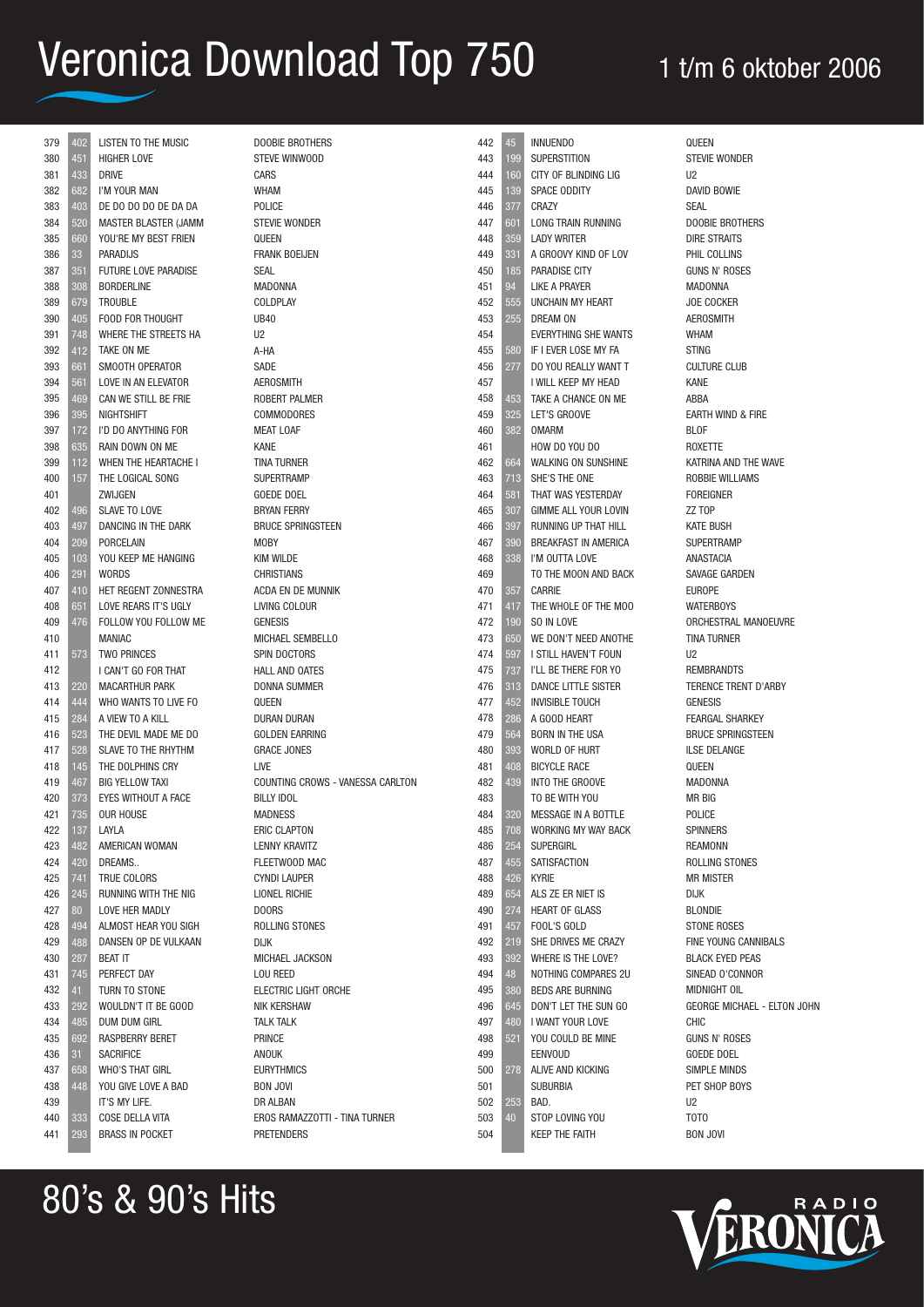| 505 | 324             | AIN'T NOBODY           |
|-----|-----------------|------------------------|
| 506 | 596             | <b>WEAK</b>            |
| 507 | 516             | <b>EASY LOVER</b>      |
| 508 | 289             | <b>WONDERFUL LIFE</b>  |
| 509 | 462             | SOWING THE SEEDS OF    |
| 510 | 542             | WE ARE THE CHAMPIONS   |
| 511 | 734             | THROUGH THE BARRICAD   |
| 512 | 343             | SHE'S NOT THERE        |
| 513 | 436             | LOVE OF THE COMMON P   |
| 514 | 306             | <b>JUST A GIRL</b>     |
| 515 | 67              | WRAPPED AROUND YOUR    |
| 516 | 611             | TWO TRIBES             |
| 517 | 621             | <b>TIME AFTER TIME</b> |
| 518 | 750             | <b>STOMP</b>           |
| 519 | 285             | <b>INBETWEEN DAYS</b>  |
| 520 |                 | FLY LIKE AN EAGLE      |
| 521 | 711             | <b>MILLENNIUM</b>      |
| 522 | 504             | WEATHER WITH YOU       |
|     |                 |                        |
| 523 | 675<br>746      | IN THE SHADOWS<br>AS   |
| 524 |                 |                        |
| 525 | 475             | DON'T YOU WANT ME      |
| 526 | 527             | EVERY KINDA PEOPLE     |
| 527 | 637             | <b>SLEDGE HAMMER</b>   |
| 528 | 441             | <b>ZWART WIT</b>       |
| 529 | 712             | WIND OF CHANGE         |
| 530 | 288             | I WANT YOU TO WANT M   |
| 531 | 653             | CALL ME.               |
| 532 | 421             | POISON ARROW           |
| 533 | 638             | SUNDAY BLOODY SUNDAY   |
| 534 | 280             | IT AIN'T OVER TIL IT   |
| 535 | 724             | SING OUR OWN SONG      |
| 536 | 672             | <b>ABACAB</b>          |
| 537 | 363             | SOMEBODY TO LOVE       |
| 538 | 388             | THANK U                |
| 539 | 477             | HET IS EEN NACHT       |
| 540 |                 | IT'S ONLY LOVE.        |
| 541 | 401             | IF YOU LOVE SOMEBODY   |
| 542 | 57              | ONE LOVE PEOPLE GET    |
| 543 | 525             | <b>DREAMER</b>         |
| 544 | 315             | <b>BIG IN JAPAN</b>    |
| 545 | 326             | <b>LAST DANCE</b>      |
| 546 | 720             | WHY CAN'T THIS BE LO   |
| 547 |                 | <b>LOVE GAMES</b>      |
| 548 | 140             | ONE STEP BEYOND        |
| 549 | 615             | I WISH                 |
| 550 | 491             | <b>BITCH</b>           |
| 551 | 609             | <b>THRILLER</b>        |
| 552 | 538             | <b>BABOOSHKA</b>       |
| 553 | 460             | WAT ZOU JE DOEN        |
| 554 | 63              | MORE THAN A FEELING    |
| 555 | 226             | WHY DOES MY HEART FE   |
| 556 | 502             | TONIGHT'S THE NIGHT    |
| 557 | 656             | CRAZY.                 |
| 558 | 553             | <b>GOOD THING</b>      |
| 559 | 350             | IT'S MY LIFE           |
| 560 | 642             | <b>BELFAST CHILD</b>   |
| 561 |                 | EVERYTHING ABOUT YOU   |
| 562 | 279             | I'M ON FIRE            |
| 563 | 663             | 19                     |
| 564 | $\overline{18}$ | <b>UNDER PRESSURE</b>  |
| 565 | 511             | CONQUEST OF PARADISE   |
| 566 |                 | HOU VAN MIJ            |
|     | 665             | LIVING IN ANOTHER WO   |
| 567 | 211             |                        |

80's & 90's Hits

| RUFUS - CHAKA KHAN                             |
|------------------------------------------------|
| <b>SKUNK ANANSIE</b>                           |
| PHIL COLLINS - PHILIP BAILEY                   |
| <b>BLACK</b>                                   |
| <b>TEARS FOR FEARS</b>                         |
| QUEEN                                          |
| SPANDAU BALLET                                 |
| SANTANA                                        |
| PAUL YOUNG                                     |
| NO DOUBT                                       |
| POLICE                                         |
| FRANKIE GOES TO HOLL                           |
| <b>CYNDI LAUPER</b>                            |
| <b>BROTHERS JOHNSON</b>                        |
| <b>CURE</b>                                    |
| <b>STEVE MILLER BAND</b>                       |
| <b>ROBBIE WILLIAMS</b>                         |
| <b>CROWDED HOUSE</b>                           |
| <b>RASMUS</b>                                  |
| <b>STEVIE WONDER</b>                           |
| <b>HUMAN LEAGUE</b>                            |
| ROBERT PALMER                                  |
| PETER GABRIEL                                  |
| <b>FRANK BOEIJEN GROEP</b><br><b>SCORPIONS</b> |
| <b>CHEAP TRICK</b>                             |
| <b>BLONDIE</b>                                 |
| <b>ABC</b>                                     |
| U <sub>2</sub>                                 |
| <b>LENNY KRAVITZ</b>                           |
| <b>UB40</b>                                    |
| <b>GENESIS</b>                                 |
| <b>GEORGE MICHAEL - QUEEN</b>                  |
| <b>ALANIS MORISSETTE</b>                       |
| GUUS MEEUWIS - VAGANT                          |
| TINA TURNER BRYAN ADAMS                        |
| <b>STING</b>                                   |
| <b>BOB MARLEY WAILERS</b>                      |
| <b>SUPERTRAMP</b>                              |
| <b>ALPHAVILLE</b>                              |
| <b>DONNA SUMMER</b>                            |
| <b>VAN HALEN</b>                               |
| LEVEL 42                                       |
| <b>MADNESS</b>                                 |
| <b>STEVIE WONDER</b>                           |
| <b>MEREDITH BROOKS</b>                         |
| MICHAEL JACKSON                                |
| <b>KATE BUSH</b>                               |
| <b>BLOF</b>                                    |
| <b>BOSTON</b>                                  |
| <b>MOBY</b>                                    |
| <b>ROD STEWART</b>                             |
| <b>AEROSMITH</b>                               |
| <b>FINE YOUNG CANNIBALS</b>                    |
| NO DOUBT                                       |
| <b>SIMPLE MINDS</b>                            |
| <b>UGLY KID JOE</b>                            |
| <b>BRUCE SPRINGSTEEN</b>                       |
| PAUL HARDCASTLE                                |
| DAVID BOWIE QUEEN                              |
| <b>VANGELIS</b>                                |
| <b>GOEDE DOEL</b>                              |
| <b>TALK TALK</b>                               |

| 568        |                  | I KNEW YOU WERE WAIT                         |
|------------|------------------|----------------------------------------------|
| 569        | 98               | I'M LIKE A BIRD                              |
| 570        | 532              | SO FAR AWAY                                  |
| 571        | 514              | SOMETHING HAPPENED O                         |
| 572        | 595              | EVERY LITTLE THING S                         |
| 573        | 684              | <b>MISSING</b>                               |
| 574        | 257              | YOU ARE SO BEAUTIFUL                         |
| 575        | 369              | SHOUT                                        |
| 576        | 10               | SLEEP WHEN I'M DEAD                          |
| 577        | 588              | ALL I WANNA DO IS MA                         |
| 578        | 518              | ANYBODY SEEN MY BABY                         |
| 579        | 366              | ROAD TRIPPIN'                                |
| 580        | 657              | GOD IS A DJ                                  |
| 581        | 515              | I WANT YOU BACK                              |
| 582        | 647              | <b>DESIRE</b>                                |
| 583        | 429              | WAITING FOR A GIRL L                         |
| 584        | 705              | LOAD OUT/STAY                                |
| 585        |                  | <b>HERE I GO AGAIN</b>                       |
| 586        | 707              | ALL I NEED                                   |
| 587        | 721              | HEY JOE                                      |
| 588        | 749              | <b>HUMAN TOUCH</b>                           |
| 589        | 318              | I.G.Y.                                       |
| 590        | 522              | <b>OVERCOME</b>                              |
| 591        | 354              | WE WILL ROCK YOU                             |
| 592        | 678              | Faith                                        |
| 593        | 608              | <b>REAL MEN</b>                              |
| 594<br>595 | 383              | SE BASTASSE UNA CANZ<br>OUT IN THE FIELDS    |
| 596        | 23<br>701        | <b>GROOT HART</b>                            |
| 597        | 506              | <b>GOOD TIMES</b>                            |
| 598        | $\overline{319}$ | POISON                                       |
| 599        | 99               | LESSONS IN LOVE                              |
| 600        | 396              | <b>MAID OF ORLEANS</b>                       |
| 601        | 228              | SURE KNOW SOMETHING                          |
| 602        | 717              | <b>ALL THIS TIME</b>                         |
| 603        | 714              | <b>FOOLISH GAMES</b>                         |
| 604        | 602              | ROCK THE NIGHT                               |
| 605        | 729              | <b>DER KOMMISSAR</b>                         |
| 606        | 88               | LIVE TO TELL                                 |
| 607        | 723              | ROCK THE CASBAH                              |
| 608        | 267              | STAN                                         |
| 609        | 458              | <b>LUST FOR LIFE</b>                         |
| 610        | 676              | FRESH                                        |
| 611        | 76               | IN A LIFETIME                                |
| 612        | 180              | <b>LOVE SHACK</b>                            |
| 613        |                  | <b>CENTERFOLD</b>                            |
| 614        | 695              | HERE COMES THE RAIN                          |
| 615        | 687              | HAVE A LITTLE FAITH                          |
| 616        | 612              | <b>GIRLS JUST WANNA HAV</b>                  |
| 617        | 296              | <b>KRYPTONITE</b>                            |
| 618<br>619 | 367              | YOU DO SOMETHING<br><b>BOOGIE WONDERLAND</b> |
| 620        | 554              | ADULT EDUCATION                              |
| 621        | 339              | LIFE.                                        |
| 622        | 681              | ANOTHER ONE BITES TH                         |
| 623        | 446              | THE DOCK OF THE BAY                          |
| 624        | 186              | THE SUN ALWAYS SHINE                         |
| 625        | 56               | <b>RUN TO THE WATER</b>                      |
| 626        | 481              | <b>SITUATION</b>                             |
| 627        | 556              | DUST IN THE WIND                             |
| 628        |                  | <b>COME UNDONE</b>                           |
| 629        | 544              | DON'T LOOK BACK IN A                         |
| 630        | 655              | <b>HUNGRY HEART</b>                          |
|            |                  |                                              |

ARETHA FRANKLIN - GEORGE MICHAEL NELLY FURTADO DIRE STRAITS PHIL COLLINS POLICE EVERYTHING BUT THE G JOE COCKER TRAMMPS BON JOVI HEART ROLLING STONES RED HOT CHILI PEPPER FAITHLESS JACKSON 5  $U<sub>2</sub>$ FOREIGNER JACKSON BROWNE WHITESNAKE AIR JIMI HENDRIX BRUCE SPRINGSTEEN DONALD FAGEN LIVE QUEEN GEORGE MICHAEL JOE JACKSON EROS RAMAZZOTTI GARY MOOREPHIL LYNOTT DIJK CHIC ALICE COOPER LEVEL 42 ORCHESTRAL MANOEUVRE KISS STING JEWEL EUROPE **FALCO** MADONNA CLASH EMINEM - DIDO IGGY POP KOOL AND THE GANG CLANNAD B52'S J GEILS BAND EURYTHMICS JOHN HIATT CYNDI LAUPER 3 DOORS DOWN PAUL WELLER EARTH WIND & FIRE - EMOTIONS HALL AND OATES DES'REE QUEEN OTIS REDDING A-HA LIVE YAZOO KANSAS ROBBIE WILLIAMS OASIS BRUCE SPRINGSTEEN